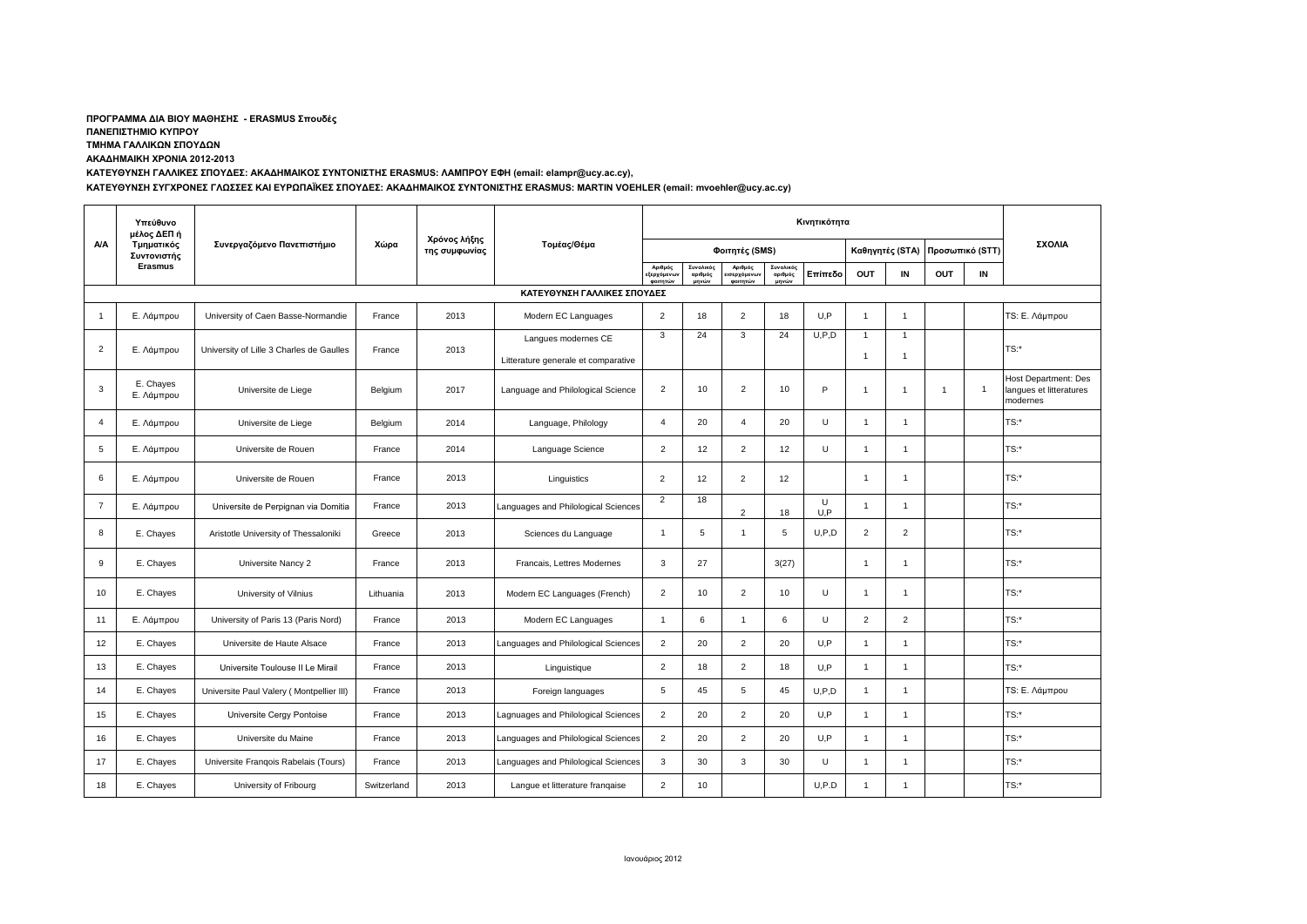## **ΠΡΟΓΡΑΜΜΑ ΔΙΑ ΒΙΟΥ ΜΑΘΗΣΗΣ - ERASMUS Σπουδές**

**ΠΑΝΕΠΙΣΤΗΜΙΟ ΚΥΠΡΟΥ**

**ΤΜΗΜΑ ΓΑΛΛΙΚΩΝ ΣΠΟΥΔΩΝ**

# **ΑΚΑΔΗΜΑΙΚΗ ΧΡΟΝΙΑ 2012-2013**

**ΚΑΤΕΥΘΥΝΣΗ ΓΑΛΛΙΚΕΣ ΣΠΟΥΔΕΣ: ΑΚΑΔΗΜΑΙΚΟΣ ΣΥΝΤΟΝΙΣΤΗΣ ERASMUS: ΛΑΜΠΡΟΥ ΕΦΗ (email: elampr@ucy.ac.cy),** 

**ΚΑΤΕΥΘΥΝΣΗ ΣΥΓΧΡΟΝΕΣ ΓΛΩΣΣΕΣ ΚΑΙ ΕΥΡΩΠΑΪΚΕΣ ΣΠΟΥΔΕΣ: ΑΚΑΔΗΜΑΙΚΟΣ ΣΥΝΤΟΝΙΣΤΗΣ ERASMUS: MARTIN VOEHLER (email: mvoehler@ucy.ac.cy)**

|                               | Υπεύθυνο<br>μέλος ΔΕΠ ή<br>Τμηματικός<br>Συντονιστής | Συνεργαζόμενο Πανεπιστήμιο                        | Χώρα    |                               | Τομέας/Θέμα                                        | Κινητικότητα                       |                               |                                                  |                               |          |                |                 |                 |    |                 |
|-------------------------------|------------------------------------------------------|---------------------------------------------------|---------|-------------------------------|----------------------------------------------------|------------------------------------|-------------------------------|--------------------------------------------------|-------------------------------|----------|----------------|-----------------|-----------------|----|-----------------|
| <b>A/A</b>                    |                                                      |                                                   |         | Χρόνος λήξης<br>της συμφωνίας |                                                    | Φοιτητές (SMS)                     |                               |                                                  |                               |          |                | Καθηγητές (STA) | Προσωπικό (STT) |    | ΣΧΟΛΙΑ          |
|                               | Erasmus                                              |                                                   |         |                               |                                                    | Αριθμός<br>εξερχόμενων<br>φοιτητών | Συνολικός<br>αριθμός<br>μηνών | Αριθμός<br><mark>εισερχόμενων</mark><br>φοιτητών | Συνολικός<br>αριθμός<br>μηνών | Επίπεδο  | OUT            | IN              | OUT             | IN |                 |
| 19                            | E. Chayes                                            | Universite Jean Moulin Lyon 3                     | France  | 2013                          | Langues/Languages & Philological<br>Sciences       | $\overline{2}$                     | 12                            | 3                                                | 12                            | U        | $\overline{1}$ | $\overline{1}$  |                 |    | $TS:$ *         |
| 20                            | E. Chayes                                            | L' Universite de Franche-Comte                    | France  | 2013                          | Langues et philology (francais)                    | $\overline{2}$                     | 18                            | $\overline{2}$                                   | 18                            | U.P      | $\overline{1}$ | $\overline{1}$  |                 |    | TS:*            |
| 21                            | Ε. Λάμπρου                                           | Universite Franqois Rabelais (Tours)              | France  | 2014                          | Foreign languages                                  | 2                                  | 12                            | 2                                                | 12                            |          | $\overline{1}$ | $\overline{1}$  |                 |    | TS: Ε. Λάμπρου  |
| 22                            | E. Chayes                                            | Katholische Universitat Eichstatt-<br>Ingolstadt  | Germany | 2013                          | Languages and Philological Sciences<br>(French)    | $\overline{2}$                     | 12                            | $\overline{2}$                                   | 12                            | U        | $\overline{1}$ | $\overline{1}$  |                 |    | TS:*            |
| 23                            | E. Chayes                                            | Durham University                                 | UK      | 2013                          | French Language                                    |                                    |                               |                                                  |                               |          | $\overline{1}$ | $\overline{1}$  |                 |    | TS:*            |
| 24                            | E. Chayes                                            | Universite Blaise-Pascal-Clermont-<br>Ferrand II  | France  | 2014                          | Languages and Philological Scienes<br>Linguistique | $\overline{2}$<br>$\overline{2}$   | 24<br>24                      | $\overline{2}$<br>$\overline{2}$                 | 24<br>24                      | U.P      | $\overline{2}$ | 2               |                 |    | TS:*            |
| 25                            | E. Chayes                                            | L'Universite de Mons                              | Belgium | 2014                          | <b>Translation Studies</b>                         | $\overline{2}$                     | 20                            | $\overline{1}$                                   | 10                            | U, P     | $\overline{1}$ | $\overline{1}$  |                 |    | TS:*            |
| 26                            | <b>B.</b> Fabienne                                   | Universita degli Studi di Genova                  | Italy   | 2013                          | Languages and Philological Sciences                | $\overline{1}$<br>$\overline{1}$   | 10<br>10                      | $\mathbf{1}$<br>$\overline{1}$                   | 10<br>10                      | P<br>D   | $\overline{1}$ | $\overline{1}$  |                 |    | TS: B. Fabienne |
| 27                            | E. Chayes                                            | UNIVERSITE DE PARIS-SORBONNE<br>(PARIS IV)        | France  | 2014                          | French Language                                    | -1<br>$\overline{1}$               | 20                            | -1<br>$\overline{1}$                             | 20                            | U<br>P   | $\overline{1}$ | $\overline{1}$  |                 |    | $TS:$ *         |
| 28                            | Ε. Λάμπρου                                           | Universite de Poitiers                            | France  | 2015                          | Linguistique                                       | $\overline{2}$                     | 24                            | $\overline{2}$                                   | 24                            | U, P     | $\overline{1}$ | $\overline{1}$  |                 |    | TS: Efi Lambou  |
| 29                            | E. Chayes                                            | Universite Sorbone Nouvelle-Paris 3               | France  | 2013                          | Languages and Philological Science                 | $\overline{2}$                     | 20                            | $\overline{2}$                                   | 20                            | U,P      | 2              | $\overline{1}$  |                 |    | TS: M. Chehab   |
| ΚΑΤΕΥΘΥΝΣΗ ΕΥΡΩΠΑΪΚΕΣ ΣΠΟΥΔΕΣ |                                                      |                                                   |         |                               |                                                    |                                    |                               |                                                  |                               |          |                |                 |                 |    |                 |
| 30                            | E. Chayes                                            | Katholische Universitat Eichstatt -<br>Ingolstadt | Germany | 2013                          | European Studies                                   | $\overline{2}$                     | 12                            | $\overline{2}$                                   | 12                            | U        | $\overline{1}$ | $\overline{1}$  |                 |    | TS:*            |
| 31                            | M. Voehler                                           | Universitat Osnabruck                             | Germany | 2014                          | European Studies                                   | 3<br>$\overline{2}$                | 15<br>10                      | 3<br>$\overline{2}$                              | 15<br>10                      | U<br>P,D | $\overline{1}$ | $\overline{1}$  |                 |    | TS:*            |
| 32                            | Ε. Λάμπρου                                           | Universite de Liege                               | Belgium | 2013                          | <b>Translation Interpretation</b>                  | $\overline{1}$                     | 10                            | $\overline{1}$                                   | 10                            | U.P      | $\overline{1}$ | $\overline{1}$  |                 |    | $TS:$ *         |